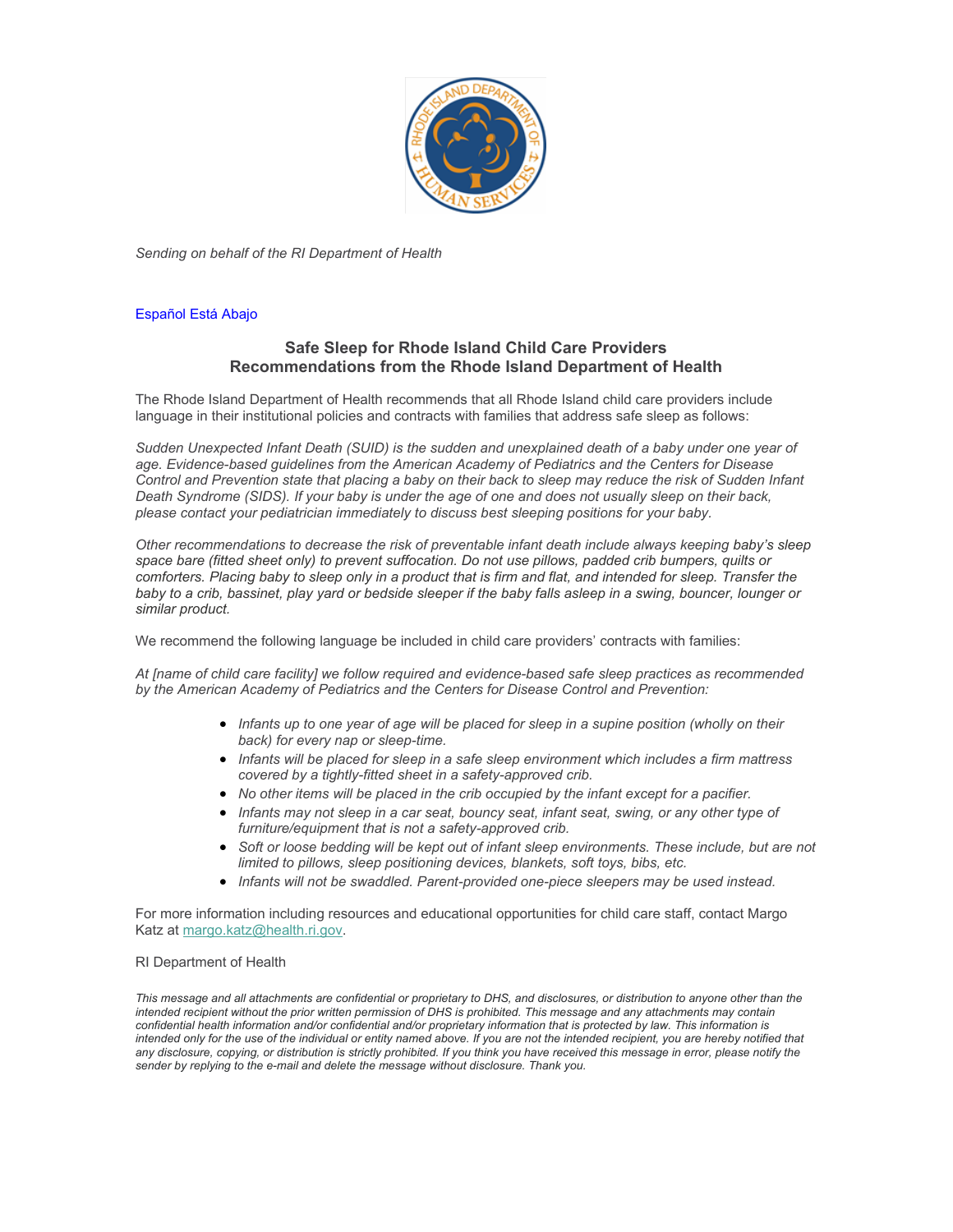

*Enviando en nombre del RI Departamento de Salud*

# **Recomendaciones del Departamento de Salud de Rhode Island para los proveedores de cuidado infantil, en cuanto a la seguridad al poner los niños a dormir**

El Departamento de Salud recomienda que todos los proveedores de cuidado infantil de Rhode Island incluyan en sus políticas institucionales y contratos con familias, el tema de la seguridad al poner los niños a dormir (Safe Sleep, por su nombre en inglés) de la siguiente manera:

*La Muerte Súbita (SUID, por sus siglas en inglés) es la muerte repentina e inexplicable de un bebé menor de un año. Basados en evidencias, la Academia de Pediatría Americana y los Centros para el Control y la Prevención de Enfermedades, establecen que acostar a dormir un bebé boca arriba puede reducir el riesgo de Síndrome de Muerte Súbita. Si su bebé tiene menos de un año y no suele dormir boca arriba, comuníquese con su pediatra de inmediato para analizar las mejores posiciones para acostar a dormir a su bebé.*

*Otras recomendaciones para disminuir el riesgo de Muerte Súbita prevenible incluyen mantener siempre despejado el espacio para dormir del bebé (solo sábanas ajustadas) para evitar la asfixia o sofocación. No use almohadas, protectores de cuna acolchados, edredones o cobertores. Acostar al bebé a dormir únicamente en un objeto firme y plano, y destinado a dormir (colchón o cojín). Si el bebé se queda dormido en un columpio, hamaca, mecedor o producto similar transfiéralo a una cuna, moisés, corralito o lugar destinado para dormir.*

Recomendamos que se incluya el siguiente texto en los contratos firmados entre los proveedores de cuidado infantil y las familias:

*En [nombre del centro de cuidado infantil] seguimos las prácticas para poner a dormir a los niños de forma segura requeridas y basadas en evidencia según lo recomendado por la Academia Americana de Pediatría y los Centros para el Control y la Prevención de Enfermedades:*

- *Los bebés de hasta un año se pondrán a dormir en posición supina (totalmente boca arriba) en cada siesta o a la hora de dormir.*
- *Los bebés serán puestos a dormir en un ambiente seguro que incluye una cuna con aprobación de seguridad con un colchón firme cubierto por una sábana bien ajustada.*
- *No se colocarán otros artículos en la cuna del bebé excepto un chupete.*
- *Los bebés no pueden dormir en una silla para el automóvil, mecedora, silla para bebés, columpio o cualquier otro tipo de mueble/equipo que no sea una cuna con aprobación de seguridad.*
- *La ropa de cama blanda o suelta se mantendrá fuera de los ambientes donde duermen los bebés. Estos incluyen, entre otros, almohadas, dispositivos de posicionamiento para dormir, mantas, peluches, baberos, etc.*
- *Los bebés no deben ser envueltos. En su lugar, se usará pijamas de una pieza provistos por los padres.*

Para obtener más información, incluidos recursos y oportunidades educativas para el personal de cuidado infantil, comuníquese con Margo Katz en [margo.katz@health.ri.gov.](mailto:margo.katz@health.ri.gov)

### RI Departamento de Salud

*Este mensaje y todos sus adjuntos son confidenciales o propiedad del DHS. Se le prohíbe divulgar o distribuir este mensaje y sus adjuntos a personas distintas del destinatario indicado sin tener autorización previa por escrito del DHS. Este mensaje y sus adjuntos pueden contener información médica confidencial, o información confidencial o privada protegida por la ley. Esta información está dirigida únicamente a la persona o entidad cuyos nombres se indican más arriba. Si usted no es el destinatario indicado, por este medio se le notifica que cualquier divulgación, copia o distribución está estrictamente prohibida. Si cree que*